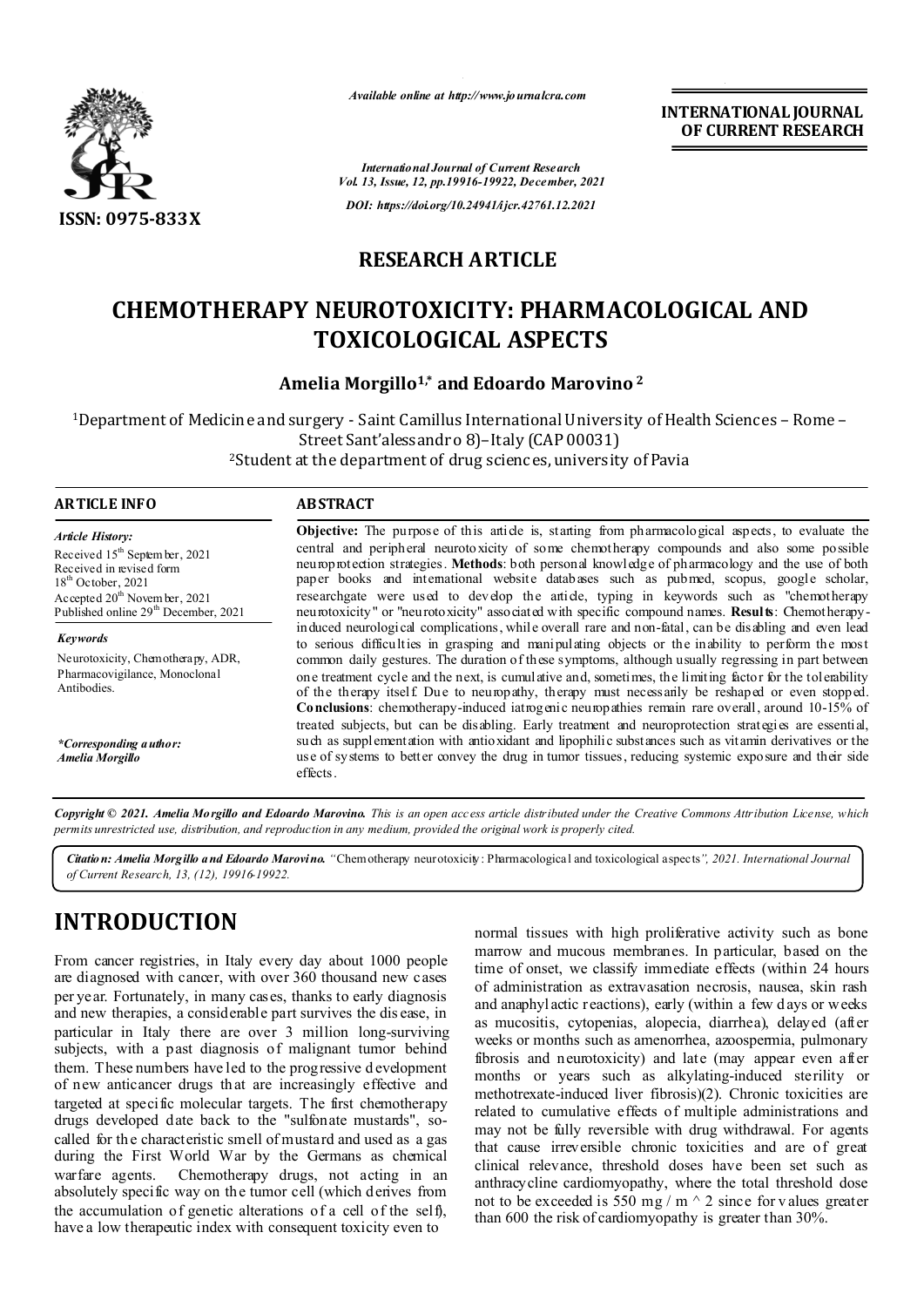Chemotherapy neurotoxicity occurs in 15-20% of treated patients, which however are approximately 3,500,000 annually in the Western world, with compounds whose toxicity is doselimiting for the central nervous system (CNS) and the peripheral (PNS). As with all iatrogenic toxicities, neurological toxicity also depends on the type o f drug us ed, the cumulative dose, the routes of administration and any interference with other drugs taken, and the general condition of the patient. Neurotoxicity can be from direct damage to nerve cells or indirectly linked to drug-induced vascular or metabolic dysfunctions. Direct neurotoxic compounds are mainly antimitotics including vinca alkaloids, taxanes, etoposide, platinum derivatives, alkylating agents, and antimetabolites such as methotrexate, cytosine arabinoside, and 5-fluorouracil while monoclonal antibodies can give cross-reactivity and immunological reactions. Before describing in detail the mechanisms of toxicity, the main characteristics of the compounds most often associated with neurological phenomena will be briefly described (1,2).

#### **CHEMOTHERAPY NEUROTOXICITY: PATHOGENETIC TYPES AND MECHANISMS**

#### **In general, neurological complications from chemotherapy can affect (5):**

●The central nervous system (CNS) with acute encephalopathy, one of the most frequent side effects and can be caused by a large variety of drugs administered intravenously (iv) and intrathecal (it). The lesions involve the white matter of the posterior regions, sometimes the gray, and are usually reversible. Drugs such as methotrexate and cyclosporine, on the other hand, cause damage to the deep cerebral and cerebellar white matter with similar acute and reversible symptoms. Chronic encephalopathy is generally caused by the association of chemotherapy with radiotherapy of the brain and assumes the characteristics of a "subcortical dementia" that is highly variable in severity and latency concerning the treatment. Methotrexate is among the most frequently involved drugs (1,5). Another central complication described as chemo neurotoxicity is PRES (posterior reversible encephalopathy), with impaired upper cortical functions, headache, nausea/vomiting, aphasia, apraxia, and altered consciousness, and where MRI shows areas of demyelination of the substance white parieto-occipital bilaterally symmetrically.

●The peripheral nervous system (SNP) with potentially disabling damage whose prevalence is 3-7% in patients treated with a single drug and 38% in those undergoing multiple drug therapy. The predisposition to manifest symptoms of peripheral distress is greater in patients who have previously contracted a disease of the PNS, or have been subjected to neurotoxic treatments or still, are carriers of even sub-clinical neuropathies from different causes such as diabetes and alcohol. It occurs due to damage to the dorsal root ganglia with axonal involvement and manifests itself with paresthesia, dysesthesia, numbness of the extremities in a symmetrical way up to, in the most severe cases, a loss of proprioception and tendon reflexes. Platinum derivatives can cause n euronopathy, ie diseases of the sensory neuron (MNS), sensitive as well as painful (4); thalidomide, on the other hand, causes neuropathy, that is, it causes suffering o f the sensory axon rather than of the body mobile phone; vincristine, paclitaxel, suramin are at the basis of sensory and motor neuropathies associated or not with

autonomic impairment; still vincristine and Ara-C can also determine pure motor forms. Autonomic disorders such as constipation, orthostatic hypotension, urination disturbances are som etimes associated with sensory disturbances (1). In general, the peripheral nervous system has a great capacity for regeneration; its recovery presupposes the saving of the cell body and is often partial, even when the tumor has been success fully treated.

Chemotherapy n eurotoxic syndromes are o ften not as specific as their diagnosis is substantially clinical-anamnestic and based on the exclusion o fother possible causes o f disease such as:

- Progression of the underlying disease;
- Appearance of metastases;
- Appearance of paraneoplastic syndromes;
- Appearance of other neurological complications
- Appearance of infections;
- Appearance of drug toxicity associated with antineoplastics (steroids);
- Side effects from radiation;
- Overlap of other diseases (renal, hepatic insu fficiency, diabetes, hypertension).

In the diagnostic process it is first necessary to exclude the presence of brain metastases, generally responsible for focal deficits, ataxia, visual impairment, dizziness, epileptic seizures. T he CT scan with contrast medium may be sufficient to highlight focal lesions, usually subcortical, located in the regions of greatest blood supply. If the patient also presents alterations in the state of consciousness or some signs of meningeal irritation it becomes necessary to exclude the hypothesis of a carcinomatosis, more frequently described in breast, lung and lymphoma tumors, or of a dissemination along the CSF pathways in tumors. primitives of the CNS. MRI is essential because it is capable o f show a thickening of the dura mater or a pathological leptomeningeal and ependymal enhancement. In severe cases, neuroradiological examinations can demonstrate blockage of the CSF pathways with focal dilation of the subarachnoid spaces and ventricular system.

#### **CHEMOTHERAPY DRUGS MOST FREQUENTLY ASSOCIATED WITH NEUROTOXICITY**

The compounds most often associated with neurotoxicity phenomena and the related cell damage mechanisms will now be described in detail (10).

#### **ANTIMETABOLITES**

**METHOTREXATE:** It is an old drug approved both for use in oncology (in solid tumors, such as breast cancer, head-neck, gynecological but also blood cancers such as non-Hodgkin's lymphomas and lymphatic leukemia) and as a powerful firstline immunosuppressant. for rheumatic diseases (rheumatoid arthritis) and psoriasis. It is also used off-label always as an immunosuppressant in inflammatory diseases not responsive to other agents such as multiple sclerosis and systemic connective tissue diseases. In Italy, it is mainly used in the form of a solution for injection but is also available in oral tablets. All patients should be screened for tuberculosis and hepatitis B before treatment as there is a risk of reactivation. moreover, MTX interacts with many commonly used drugs, primarily non-steroidal analgesics (which can increase blood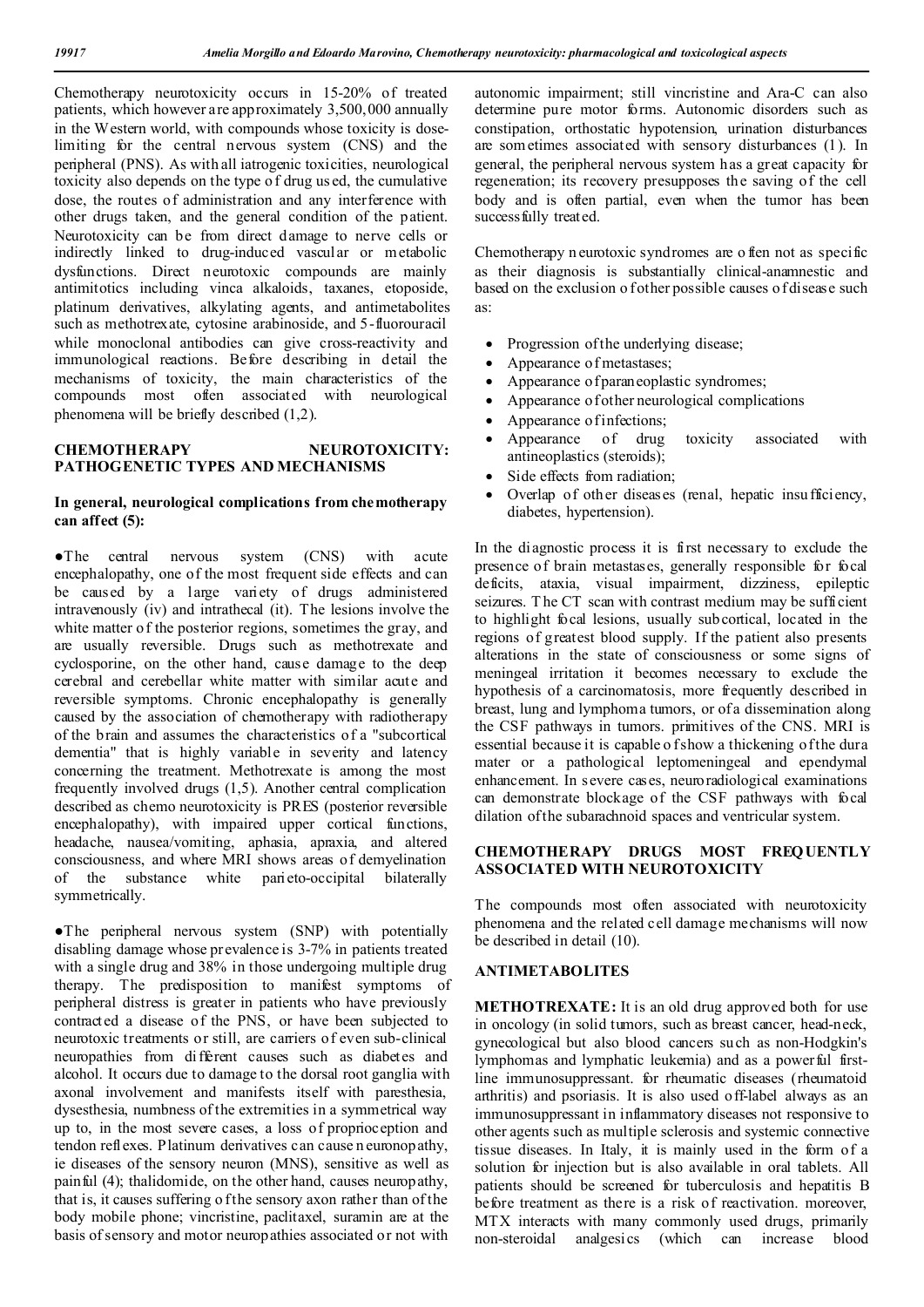concentrations of MTX, enhancing its toxicity) and proton pump inhibitors. Regarding the potential neurotoxicity, various forms have been described, both acute and delayed after intrathecal or endo-venous administration at high doses. The acute forms mainly concern cases of aseptic meningitis, which begins about 2-4 hours after the intrathecal injection of the compound and lasts for 12-72 hours, as well as "stroke-like" syndrome, which affects 3-10% of adults and children treated weekly with high doses of methotrexate iv. For the reduction of side effects, co-administration of calcium folinate is used, especially at high doses of methotrexate. Through this oral antidote, in fact, it is possible to tolerate higher doses of the drug without developing severe mucosal toxicity, obtaining better control of tumor forms. Calcium levofolinate is available parenterally to manage severe acute symptoms of intoxication or orally for preventive pu rposes. Studies on neurotoxicity are limited with respect to the effects on bone marrow and mucous membranes but it seems to have a certain preventive role. Symptoms are ictal-like with focal neurological deficits; the onset occurs on average one week after administration. Usually, the symptoms are transient and resolve spontaneously in 48-72 hours. MRI performed in the acute phase shows selective damage of the deep white matter and the corpus callosum. T hese alterations are detected initially only with the sequences in diffusion that demonstrate an altered diffusivity of w ater molecules in the tissues due to swelling and cytotoxic edema of the oligodendrocytes. Very often the clinicalradiological picture is reversible.

**FLUOROURACIL:** It is a pyrimidine analog antimetabolite that interferes with DNA synthesis. When used in high doses, fluorouracil can cause cerebellar syndromes. Only in rare cases can it cause optic neuropathy, oculomotor disorders, or peripheral neuropathy. It is mainly used in cases of slowly growing solid tumors like : colorectal, breast, gastric and pancreatic cancer and is also used off label for other solid tumors like cervical and endometrial or head and neck carcinoma. About possible mechanisms of resistance, resistance to the cytotoxic effects of 5-fluorouracil can be due to loss or decreased activity of enzymes required for its activation (it needs to be phosphorylated to be converted into the active molecule). So if enzymes involved in its activation are lacking or are ineffective this could represent a possible mechanism of resistance to 5-fluorouracil. It is often used in combination with other d rugs, in particular in its inhibition of thymidylate synthetase an important role is played by a folate cofactor, that is  $5,10$ -methylenetetrahydrofolate, a specific reduction product of folic acid used by cofactor and by thymidylate synthetase.

**CYTOSINE ARABINOSIDE (ARA-C):** The name " cytosine arabinoside" derives from the chemical composition of the molecule that combines a nitrogenous base (cytosine) with a sugar (arabinose). Cytosine normally binds to a different sugar, deoxyribose, to form d eoxycytidine, a chemical component of the DNA molecule. Cytosine arabinoside is chemically similar enough to human cytosine deoxyribose (deoxycytidine) to be incorporated into human DNA. However, this alters DNA transcription and leads to cell death. It is marketed as a powder for solution for injection for intravenous use (as the drug is not active orally; Continuous intravenous infusion allows for relatively constant and effective plasma levels.) indicated primarily to induce remission in acute myeloid leukemia in adults and children and secondly in treatment of other lymphoproliferative forms.

**VINCA ALKALOIDS:** Vinca alk aloids are derivatives o f the Vinca Rosea plant and exert their cytotoxic effect by binding to tubulin. Tubulin is found in the cell cytoplasm; the polymerized form constitutes the microtubular apparatus that gives rise to the spindle, along which chromosomes migrate during mitosis. This group of pharmacies the polymerization of the tubules and this inhibits the assembly of microtubules with the dissolution of the mitotic spindle. The cell consequently stops in metaphase during mitosis. These agents can block tumor cells during mitosis. Even if they act on the same target of T axanes, their mechanism of action is different. Also in this case th ey bind to the b eta-tubulin subunit of microtubules and block its ability to polymerize with the alpha subunit. They inhibit the interaction between beta-tubulin and alpha-tubulin, so the formation of the alpha beta-tubulin dimers and then the polymerization of alpha beta-tubulin dimers into the protofilaments of microtubules. So we have the opposite condition concerning the mechanism of action of taxanes. In this case, the mitotic spindle cannot form and mitosis is arrested in metaphase of the cell cycle, so in the phase in which mitotic spindle is required to allow the chromosomes to line up at the equator. So in this case we have not microtubule polymerization and mitotic spindle formation, so the cell cycle is arrested in metaphase (8).

Vinblastine is the first member of the class of Vinca Alkaloids: it is a dust to be reconstituted to be administered intravenously, the dose of which is calculated based on body weight. It's approved for the treatment of testicular cancer Kaposi's sarcoma, neuroblastoma, Hodgkin's lymphoma, leukemia, breast cancer, and lung cancer.(9) For the most commons side effects we have leukopenia and neutropenia. General Dosing Ranges in the p eripheral neuropathy is  $3-18$  mg/m $\textdegree$ 2/ day IV q7-10 days. Also in this case the major toxic effect, after even a single dose of Vinblastine, is represented by myelosuppression which reaches a maximum after 7-10 days of the single-dose administration. That's because they act on all rapidly dividing cells, they cannot exert a selective action on just tumor cells. The same reason is on the basis of their GI effects, in this case, their target rapidly dividing cells in the intestinal epithelium. So this is the reason for their common toxic effects. Another drug of these class Is vincristine, marketed as a solution for injection that's used for the treatment of leukemias and lymphomas in adult and pediatric patients, for non-Hodgkin's lymphoma, neuroblastoma, rhabdomyosarcoma, breast, colorectal and lung cancer and also in idiopathic thrombocytopenic purpura refractory to splenectomy and short-term steroid therapy. This one is better tolerated in children than in adults because these lasts may experience severe neurotoxicity, while it seems to have a slightly myelosuppression activity compared to Vinblastine. Side effect it could be numbness/ tingling of extremities, myelosuppression and hyponatremia etc. The reason of neurotoxicity in this case is referred to the fact that microtubules are found in high concentration in the brain, where they play an important role in the axonal transport. The severity of symptoms is related to the total dosage and duration of treatment. In 50% of patients, neuropathy presents with distal paraesthesia and muscle cramps. Below, hypoesthesia and weakness of the distal muscles of the limbs are highlighted with a deficit of extension of the carpus, fingers, feet with stepping gait.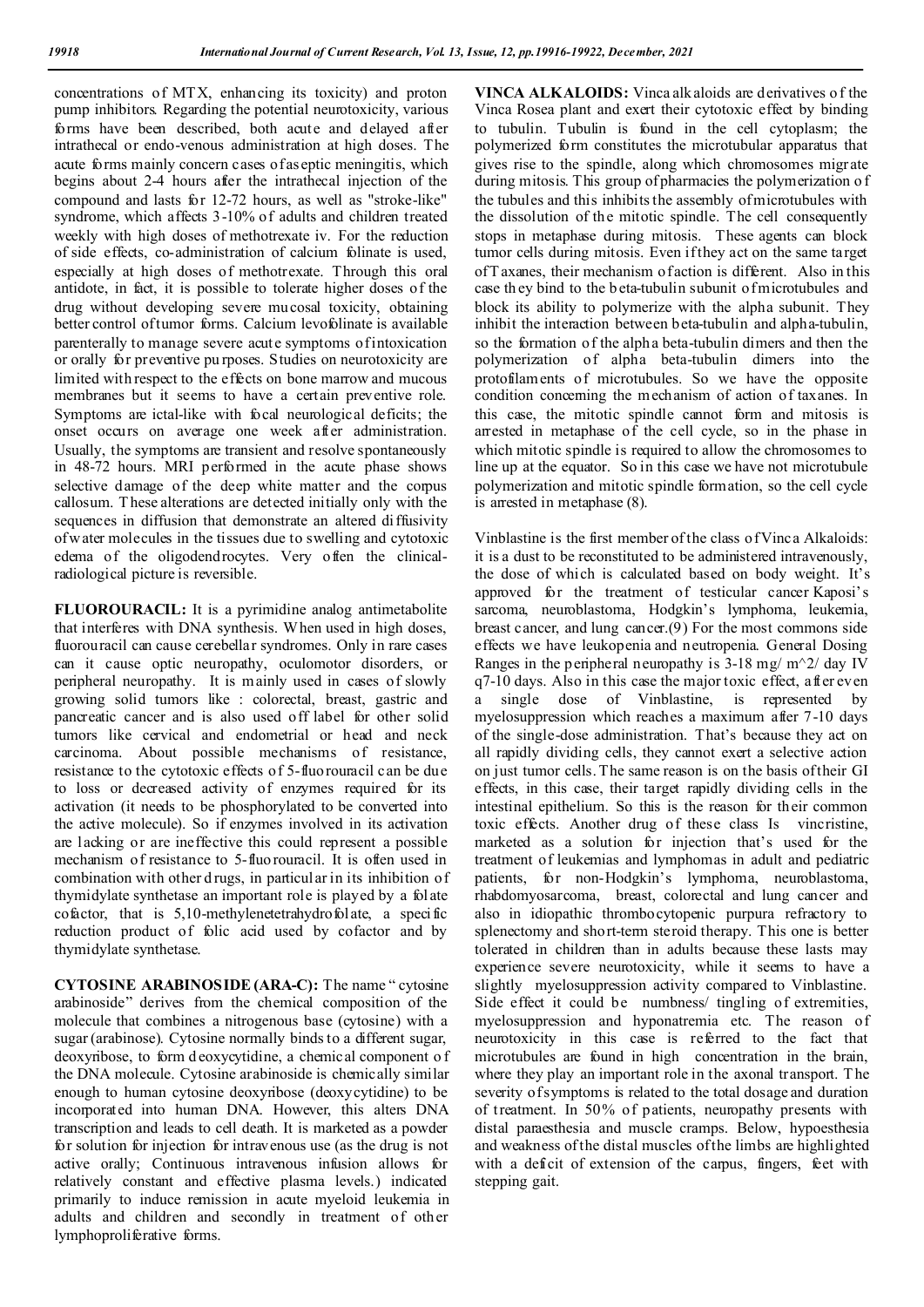NEUROPROTECTION STRATEGIES: FOCUS ON MICRO AND NANOPARTICLE SYSTEMS AND ORAL SUPPLEMENTATION WITH VITAMINS The advances in the nanotechnology sector have led to the development of innovative therapeutic systems that allow optimizing the performance of

drugs by minimizing some of their systemic side effects. In fact, through the physical or chemical com bination of biomaterials with particular characteristics, it has been possible to create m ore or less sophisticated colloidal systems such as soluble polymeric systems, liposomes, micelles and lipidic, polymeric, and inorganic nanoparticles that allow acting as carriers (carriers) for numerous molecules (cargo), improving their biopharmaceutical profile[30]. The use of such systems has brought several positive aspects including:

●improving the delivery of the drug to the site of action

●the reduction of the exposure of healthy tissues to the molecules with reduction of side effects

●the improvement of the stability and absorption of excessively lipophilic or poorly absorbable compounds by biological membranes

●the exploitation of some anatomical-pathological features for therapeutic purposes (in the oncology field, for exam ple, tumor tissues are characterized by high but incomplete vascularization, with poor lymphatic drainage, and for this reason, they are subject to passive direction systems known as the EPR effect (enhanced permeation and retention))

Using micro and above all nanoparticulate systems (nanocapsules and nanospheres) it has been possible to create pharmaceutical forms with controlled release, site-specific, useful for directing the active principle, and widely exploited in the oncology field [31].

NEUROPROTECTION STRATEGIES: FOCUS ON MICRO AND NANOPARTICLE SYSTEMS AND ORAL SUPPLEMENTATION WITH VITAMINS

The advances in the nanotechnology sector have led to the development of innovative therapeutic systems that allow optimizing the performance of drugs by minimizing some of their systemic side effects. In fact, through the physical or chemical com bination of biomaterials with particular characteristics, it has been possible to create m ore or less sophisticated colloidal systems such as soluble polymeric systems, liposomes, micelles and lipidic, polymeric, and inorganic nanoparticles that allow acting as carriers (carriers) for numerous molecules (cargo), improving their biopharmaceutical profile[30]. The use of such systems has brought several positive aspects including:

●improving the delivery of the drug to the site of action

●the reduction of the exposure of healthy tissues to the molecules with reduction of side effects

●the improvement of the stability and absorption of excessively lipophilic or poorly absorbable compounds by biological membranes

●the exploitation of some anatomical-pathological features for therapeutic purposes (in the oncology field, for exam ple, tumor tissues are characterized by high but incomplete vascularization, with poor lymphatic drainage, and for this reason, they are subject to passive direction systems known as the EPR effect (enhanced permeation and retention))

Using micro and above all nanoparticulate systems (nanocapsules and nanospheres) it has been possible to create pharmaceutical forms with controlled release, site-specific, useful for directing the active principle, and widely exploited in the oncology field

[31]. These systems can be distinguished according to various criteria such as structural (microcapsules, or reservors, or microspheres, or matrices), historical (first, second or third generation vectors), or according to the direction mechanism (active or passive). Another very useful classification system is based on the type of material of these systems, thus recognizing inorganic particles (e.g. quantum dots, carbon nanoparticles, ceramic), nanobubbles, synthetic systems (dendrimers, micelles, polymersomes, polymer-drugs conjugates), and bio-inspired (nanogels, capsids of viral vectors, lipid systems such as liposomes and solid lipid nanoparticles)[30]. The purpose of this article is not to systematically treat all these systems as it would not be possible to synthesize all the structural and biological and applicative characteristics in such a short time but we want to dwell on their usefulness in reducing the potential neurotoxic effects of some chemotherapy molecules [31]. They can carry hydrophobic but also hydrophilic drugs in their core, they are immunologically safe as phospholipids are com ponents of biological membranes and their surface can be modified with PEG to create targeted or invisible liposomes to the reticulo-endothelial system. Furthermore, pegylation increases their half-life and protects them from interaction with opsonizing proteins. [32]. Protein nanoparticles, on the other hand, are aggregated structures following the folding of proteins; they can act as carriers for both hydrophilic and hydrophobic drugs through covalent and non-covalent bonds and the surface can be modified with PEG or mAb. The most used proteins for this purpose are albumin, silk fibroin (this is also used to carry oligonucleotides), gelatin and elastin. In addition to the use of systems to deliver the drug to target tissues by reducing the exposure of healthy tissues and therefore the side effects, another useful neuroprotection strategy is oral supplementation with lipophilic substances such as vitam in E (tocopherols), A (retinol and derivatives) and long-chain fatty acids. Many studies done in this regard[33,34,35] show an improvement in neuropathies associated with clinically evaluated chemotherapy treatments and, at times, with neurophysiological examinations, even if such studies can hardly be generalizable given the small number of patients evaluated and the results are not always uniform , but it seems that the use of nutraceuticals improves myelination and neuronal trophism in these patients, considerably reducing symptoms and allowing non-abandonment of existing therapies.

The motor damage is often more evident than the sensory one, but the sensory deficit, unlike the motor one, tends to persist. Neuropathy is axonal; the compromise of the cranial nerves, including the optic, is rare and tends to be bilateral. One third of patients have autonomic suffering with constipation, sphincter disorders, orthostatic hypotension. Vincristine also does not cross the blood brain barrier easily. The CNS damage would be caused by the accumulation of the drug in the vascular endothelium with consequent alteration of vasoregulation, vasoconstriction up to hypoxic and ischemic phenomena prevalent in the posterior circulation(5). Vinca alkaloids, 5-fluorouracil, cisplatin, oxaliplatin and methotrexate are involved in central or peripheral forms of neurotoxicity. The first manifestations of neurotoxicity (after 4-5 weeks) particularly in patients treated with vincristine are paresthesias in the hands and feet and forms of areflexia, which are reversible and appear in the first weeks after treatment. Vincristine frequently causes constipation and more rarely intestinal obstruction due to involvement of the autonomic nervous system. Due to the involvement of the cranial nerves, ptosis of the eyelid and diplopia (2n) can occur.(23)(24) Generally the pictu re is reversible, but cases o f laminar necrosis and permanent deficits have been described.

**PLATINUM COORDINATION COMPLEXES: CISPLATIN, CARBOPLATIN, OXALIPLATIN:** They are one of the most chemotherapy drug class used ones in Europe and their mechanism of action include, for cisplatin, binding with DNA, interacting with nitrogen in position 7 of two adjacent guanidine groups, forming intra and interchain adducts, causing distortion of the chromosomal segment concerned, preventing DNA transcription and replication and generating cellular apoptosis. As for Oxaliplatin, Carboplatin, they act with a mechanism similar to that of alkylating agents. (11) In the case o f cisplatin (simplest one with a platinum atom two chloride atoms and two amino groups) both chlorine ions undergo a slow process of substitution by the water and thus a positively charged hydrated compound is generated. Carboplatin is the second generation d eveloped from cisplatin to reduce toxicity( it is an analogue of cisplatin where the chlorine tomes are replaced by two organic ligands and the cytotoxic activity is 65-75 times lower in vivo, although it has a spectrum of activity similar to the previous one) and Oxaliplatin is the 3rd generation with a different resistance mechanism. Oxaliplatin is highly reactive with shorter half-life. Also effective with tumors with functional deficit of mismatch repair.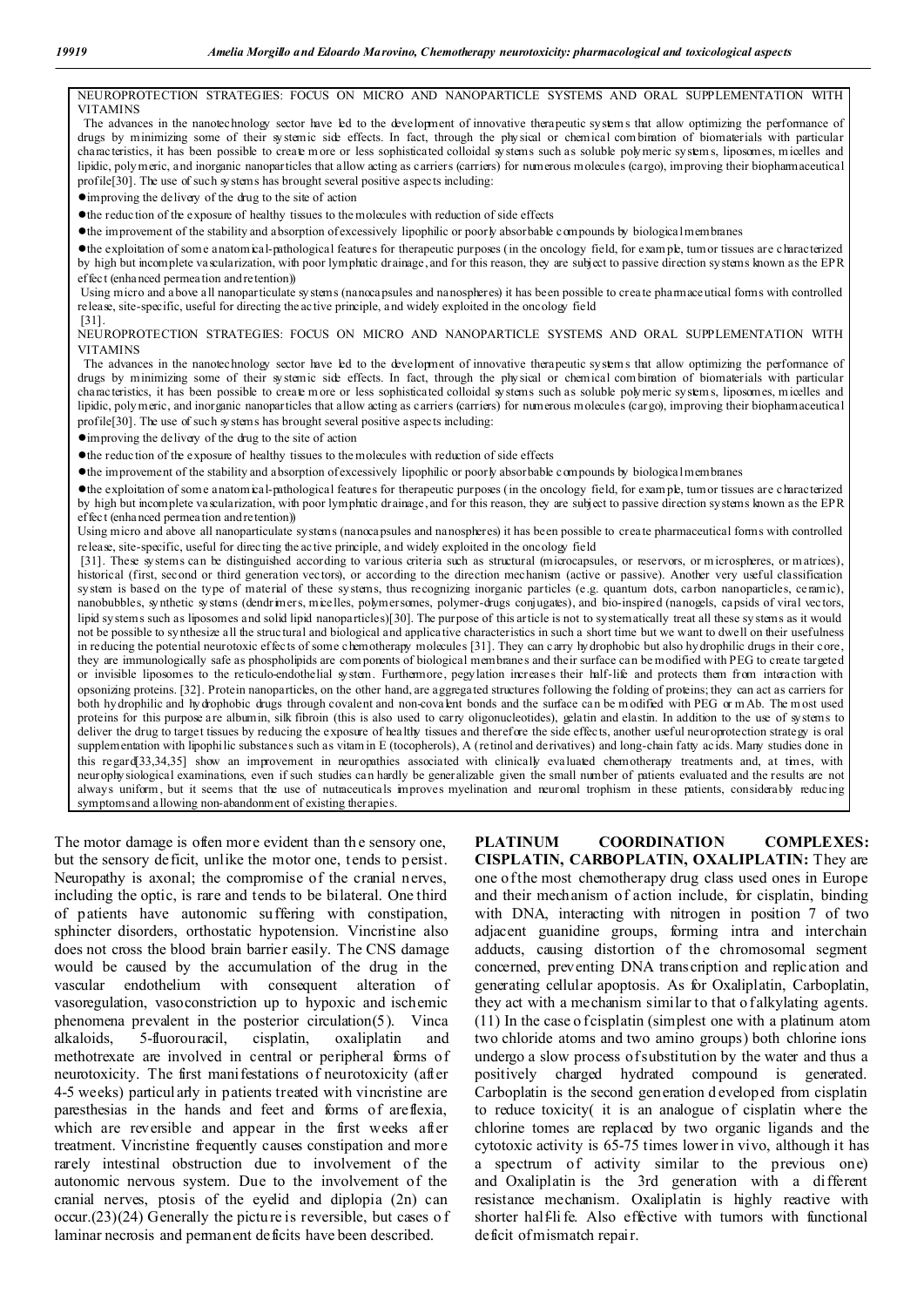Neurotoxicity reversible peripheral neuropathy, cumulative, similar to CISPLATIN, dose- limiting. NEPHROTOXICITY is lower than CISPLATIN. The mechanism of action is the same: DNA damage. (12)(13). Cisplatin and oxaliplatin, on the other hand, are frequently involved in peripheral neuropathies (polyneuritis) with paraesthesia / dysaesthesia, tremors / spasms, etc. The duration of symptoms increases with the number of cycles although it is usually reversible, although cumulated doses can give rise to irreversible disorders **(**25**)**. Neurotoxicity is reversible with peripheral neuropathy limb paraesthesia, tremors , visual disturbances; is a common side effect of platinum-based chemotherapy that may cause dose reduction and discontinuation, with oxaliplatin being more neurotoxic(14).

**BLEOMYCIN:** It is an alkylating- agent, a natural antibiotic produced by streptomyces verticillus. It binds iron in the presence of oxygen and transfers an electron. There is a trans fer of el ectrons from  $Fe2+$  to molecular oxygen.

It becomes a reactive species with ROS formation (free radical, oxidative damage). Its main damage is the introduction of SSB and DSB in D NA like that caused by ionizing radiation. SSB becomes DSB when they meet the replication fork. Cells accumulate in G2. As regard toxicity we h ave cutaneous most frequent one (hyperpigmentation, erythema, ulceration), Pulmonary most serious one and myelosuppression less than other alkylating-agents (15).

**TAXANES:** It is clear that this drug is able to promote and stabilize microtubule assembly and prevent microtubules depolimerysation /disassembly. These drugs are also referred as " microtubules stabilizers". (16) The reason of their effectiveness as antimicotic agents (and thus as anticancer drugs) is due to their compounds, which stabilize microtubules and prevents depolymerization, so the cell becomes so clogged with microtubules that it cannot continue to divide. Then there is the inhibition of the progression from metaphase to anaphase because it requires mitotic spindle depolymerization.(17)(18) Only if mitotic spindle depolymerized, so only if microtubules disassemble, sister chromatids movement to the opposite poles is possible.(19) Common adverse effects can be hypersensitivity , athralgia / myalgia, peripheral neuropathy, opportunistic infections and radycardia. In recent years, a new formulation of Paclitaxel has been produced, which is the NAB PACLITAXEL, such as albumin-bound nanoparticle solution of paclitaxel, in order to improve its delivery and its pharmacodynamic properties. T axanes are highly hydrophobic and albumin is a natural carrier for lipophilic molecules. Paclitaxel is the new formulation of albumin-bound paclitaxel in nanoparticle formulation can bind to gp60, the albumin receptor on endothelial cells, which in turn activates caveolin-1 and the formation of caveolae. The formation of caveolae is the process through which the albumin-paclitaxel complex can be released outside the blood circulation through a p rocess of exocytosis. Neurotoxicity, manifested primarily by a motor and sensory polyneuropathy, is the principal nonhematological side effect of T axanes(20). (21).

**IMMUNOTHERAPY AND MONOCLONAL ANTIBODIES DRUGS: GENERAL ASPECTS AND NEUROTOXICITY:** Immunotherapy represent a new pillar in cancer treatment because malignant neoplasms have the ability to evade the immune system, proliferate and metastasize; so the goal of immunotherapy is to exploit specificity and memory a long-term adaptive immune response

to achieve lasting tumor regression and possible cure, although to date this has only been achieved in a small subset of patients. Numerous inhibitory signaling pathways of immune systems are used for maintaining self-tolerance and homeostasis: the molecules involved in these pathways are collectively referred to as immune checkpoints. The primary role of immune checkpoints is to protect the tissues from damage when the immune system responds to pathogens and maintain tolerance to self-antigens. This is mainly achieved by adjusting the activation or effector function of  $T$  cells  $(2)$ . The first checkpoint receptor that was successfully studied and tested as an immunotherapy target is CTLA-4. It is expressed on activated T cells and its primary function is to downregulate the extension of the activation of T lymphocytes by counteracting the co-stimulatory signal delivered by CD28. Ipilimumab, an anti-CTLA-4 monoclonal antibody, was the first inhibitor of an immune checkpoint to receive FDA approval for the treatment o f advanced melanoma. It binds to CTLA-4 and blocks its immunosuppressive signal.

As a result, activated T cells, including those activated by tumor antigens, can continue to proliferate, produce cytokines and perform their effector functions cytotoxic in the tumor microenvironment. Another immune checkpoint receptor, the programmed death receptor 1 (PD1) and its ligands, the programmed cell death ligand 1 (PD-L1) and th e programmed cell death ligand 2 (PD-L2). Similarly to CTLA-4, PD-1 plays a key role in regulating and maintaining the balance between T cell activation and immune tolerance(26). Unlike CTLA-4, however, PD-1 is widely expressed and can be found not only on the surface of T cells but also on that of B and NK cells. The PD-L1 ligand is commonly upregulated on several human solid tumors, including melanoma, lung and ovarian cancers. Several anti-PD1 / anti-PDL1 drugs, including atezolizumab, pembrolizumab, nivolumab, and durvalumab, are in various stages of clinical development and / or approved for certain cancer types. Pembrolizumab and nivolumab have shown good success in the treatment of several types o f cancers, including melanoma, small cell lung, renal cancer and their use is also promising for other cancers under study. Nivolumab is approved for metastatic melanoma, metastatic NSCLC, advanced renal carcinoma, refractory Hodgkin lymphoma (ORR 87%); pembrolizumab is approved for metastatic melanoma (ORR 26%), metastatic NSCLC expressing PD-L1, refractory Hodgkin lymphoma, metastatic urothelial tumors (22).

Atezolimumab is used in metastatic resistant NSCLC and locally in advanced or metastatic urothelial carcinoma. For the toxicity we have fatigue, dyspnoea, nausea, cough, costopation, musculoskeletal pain, immune-related effects (hepatitis, colitis, hypophysitis, diabetes, pancreatitis, thyroid disorders, adrenal insufficien- cy). Durvalumab (from 2017) is used in metastatic urothelial cancer and avelumab is used also in Merkel cell cancer. All this have antibodies against PD-L1. Cytotoxic T-Lymphocyte Antigen 4 (CTLA-4), Programmed Death 1 (PD-1) / Programmed Death Ligand-1 (PD-L1) checkpoint inhibitors have been shown to have a relevant clinical value in a large number o f solid tumors, leading to an improvement of p rogression free survival and overall survival in comparison to standard chemotherapy (27). Safety analysis showed that immunotherapy is well-tolerated and the most common side effects are usually manageable (28). Moreover, several trials reports a better quality of life in patients treated with immunotherapy compared to patients treated with standard chemotherapy. Adverse events related to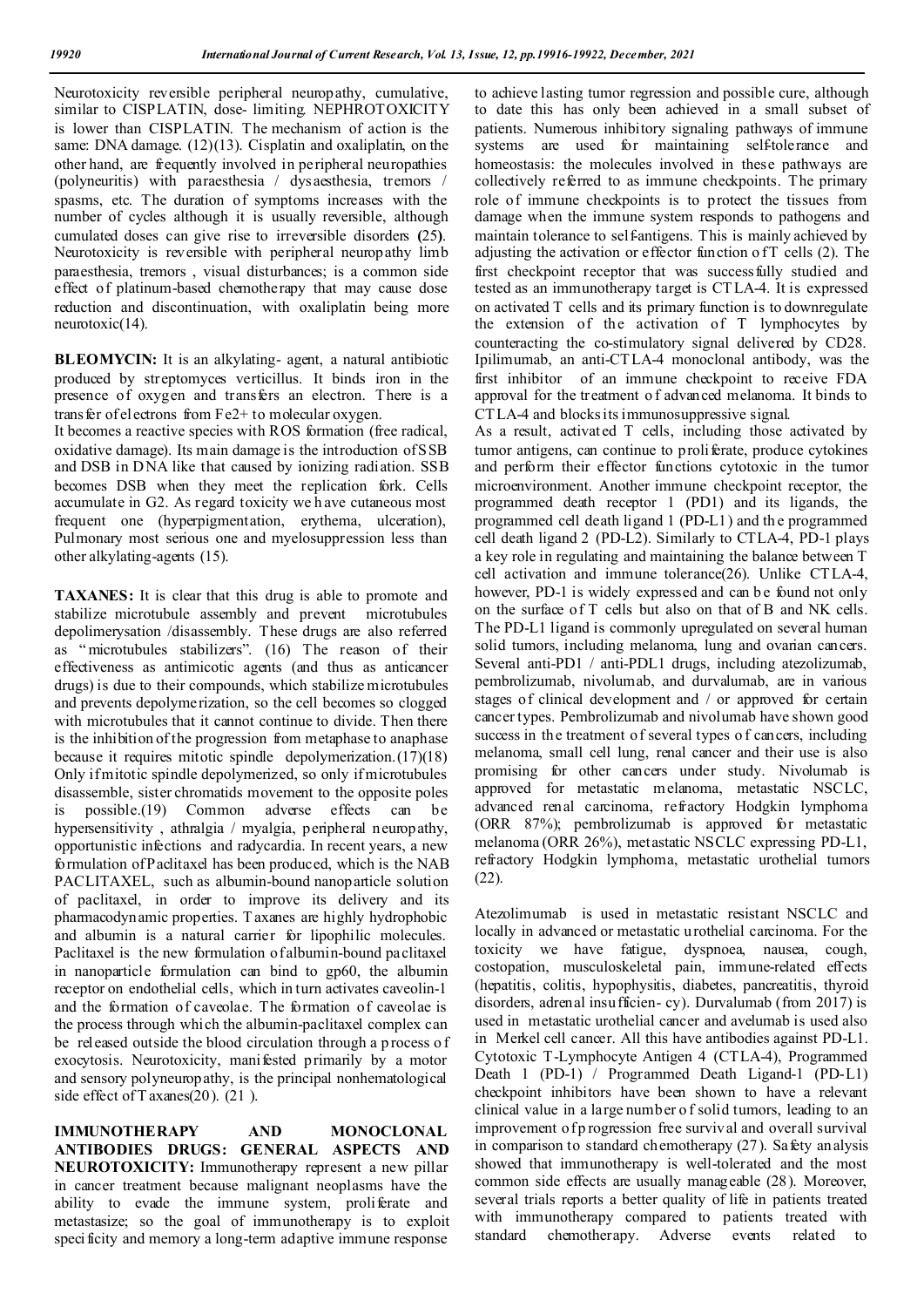immunotherapy treatment are toxicities caused by non-specific activation of the immune system and can affect all organs. Among them we remember dystyroidism, nephritis, skin rash, myalgia, pneumonia, gastroenteritis and ocular inflammation. Monoclonal antibodies are a class of high molecular weight drugs specific for only one antigen which are produced with the recombinant DNA technique. The first mAbs entered the market in the early 2000s and currently make up about 30% of approved drugs and over 50% of those under study. T hey are in fact immunoglobulins (usually IgG) that are produced normally by the plasma cell; in the beginning, the first generation was produced by the hybridoma techniques using the murine model ; this technique is still used for monoclonal antibodies that are used for analysis but cannot be used for humans because humans can recognize the antibody of the mouse as a foreign molecule and eliminate it through the immune system. Moreover, antibodies produced in the murine system can recognize just antigens that they recognize as immunogenic that are not always the same we find in humans. One of the problem is the production cost: large proteins containing disulfide bonds and post-translational modifications: need for a sophisticated eukaryotic cells as bioreactors. They require glycosylation modifications (a posttranslational modi fication); that also affects the binding with the Fc receptor. Another big problem of monoclonal antibodies is the high molecular si ze, together with their hydrophilicity which prevents them from being absorbed enterally, so they need to be administrated injecting. T hey are also immunogenic as molecules recognized as foreign by the host's immune system and this can lead to the development of anti-drug antibodies, reducing their effectiveness, or to allergy or autoimmunity phenomena against self by molecular mimicry. As regards the neurotoxicity due to monoclonal antibodies, the studies, although still quite limited, in some cases show two main problems (29):

- Dysimmune neuropathies linked to the administration of anti-PDL1 type polyoneuropathies demyelinating of the peripheral system guillain barrè-like
- Reversible posterior vascular encephalopathies following anti-VEGF administration such as bevacizumab

Even though these events are rare, they are of high relevance as the rate of residual symptoms or even fatal outcomes is remarkable. The frequency of immune checkpoint-inhibitor therapy inducing neurological adverse events is about 1% in larger studies (29).

Conflict of Interest Statement: the authors had no conflicts o f interest to declare. For the purposes of compliance with the provisions of art. 6-bis of Law no. 241/1990 and of the art. 7 of the Code of Conduct for public employees, issued with Presidential Decree no. 62/2013;

- aware of the penal sanctions resulting from untruthful declarations and / or falsehoods in acts; A.M. and E.M. DECLARE:

#### **not to find themselves in situations of incompatibility or in conditions of conflict of interest also potential**

- **Funding Sources:** A.M. and E.M did not receive any funding for this manuscript
- **Author Contributions:** We worked in an integrated way

on the development of the article, both contributing to the drafting of all the paragraphs and to the complete bibliography and website research. A.M. and E.M. had the idea of writing the article. A.M. initiated and contributed to implement the research o f the sources and developed the theory and E.M. performed the calculations. Together, A.M. and E.M verified the methods, investigating the specific aspect and A.M. has supervised the results of this work. All authors discussed the results and contributed to the final manuscript.

## **REFERENCES**

- 1. Comu. Collegio degli oncologi medici italiani. *Manuale di oncologia medica*. Edizioni minerva medica, 2018
- 2. Ciardiello F, *oncologia medica 2 edizione*. Idelsongnocchi, 2017
- 3. Sifo, standard tecnici di galenica oncologica 2012-2016. https://www.sifoweb.it/images/pdf/pubblicazioni/altreedizi oni/Galenica\_Oncologica/Standard\_tecnici\_di\_Galenica\_O ncologica.pd f
- 4. Cammarata S, Capone G, Orlando V. La farmacovigilanza dei medicinali per uso umano il ruolo delle agenzie regolatorie. In: Novellino E. Il farmaco: ricerca, sviluppo e applicazione in terapia. FedOA editore, 2019 Erbetta A, Lauria G, Sghirlanzoni A. Complicazioni della chemioterapia. In: Sghirlanzoni A, Simonetti F, Caraceni A. le complicanze neurologiche in oncologia. Springer, 2006
- 5. Chi H, et al Chemotherapy and Surgery in Colon Cancer: for Better Treatment Outcomes https://www.frontiersin.org/researchtopics/14359/chemotherapy-and-surgery-in-colon-cancerfor-better-treatment-outcomes
- 6. Xiying F, Efficacy of Drug Interventions for Chemotherapy-Induced Chronic Peripheral Neurotoxicity: A Network Meta-analysis
- 7. Fazilath U, et al Endophytic Fungi—Alternative Sources of Cytotoxic Compounds: A Review
- 8. Bayssas, M J Gouveia, F De Vassal, J L Misset, L Schwarzenberg, P RIBAUD, M Musset, C Jasmin, M Hayat, G Mathé - Vindesine: a new vinca alkaloid
- 9. Consiglio Nazionale Delle Ricerche Farmaci antitumorali, scoperto il ruolo del platino nella resistenza alla chemioterapia
- 10. Nathan P, et al Platinum-induced peripheral neurotoxicity: From pathogenesis to treatment
- 11. Mcwhinney S, ET AL- Platinum neurotoxicity pharmacogenetics
- 12. Calls A, ETAL Pathogenesis of platinum-induced peripheral neurotoxicity: Insights from preclinical studies
- 13. Ozkan K, ET AL Platinum-induced neurotoxicity: A review of possible mechanisms
- 14. Hay J ET AL Mechanisms of bleomycin-induced lung Damage
- 15. Da Costa R, Giselle F Passos, Nara L M Quintão , Elizabeth S Fernandes, João Raphael L C B Maia , Maria Martha Campos , João B Calixto - Taxaneinduced neurotoxicity: Pathophysiology and therapeutic perspectives
- 16. Tamburin S, Susanna B Park, Alberti ET AL- Taxane and epothilone-induced peripheral neurotoxicity: From pathogenesis to treatment<br>17. Hagiwara<sup>H</sup>, Sunada
- Sunada H Mechanism of taxane